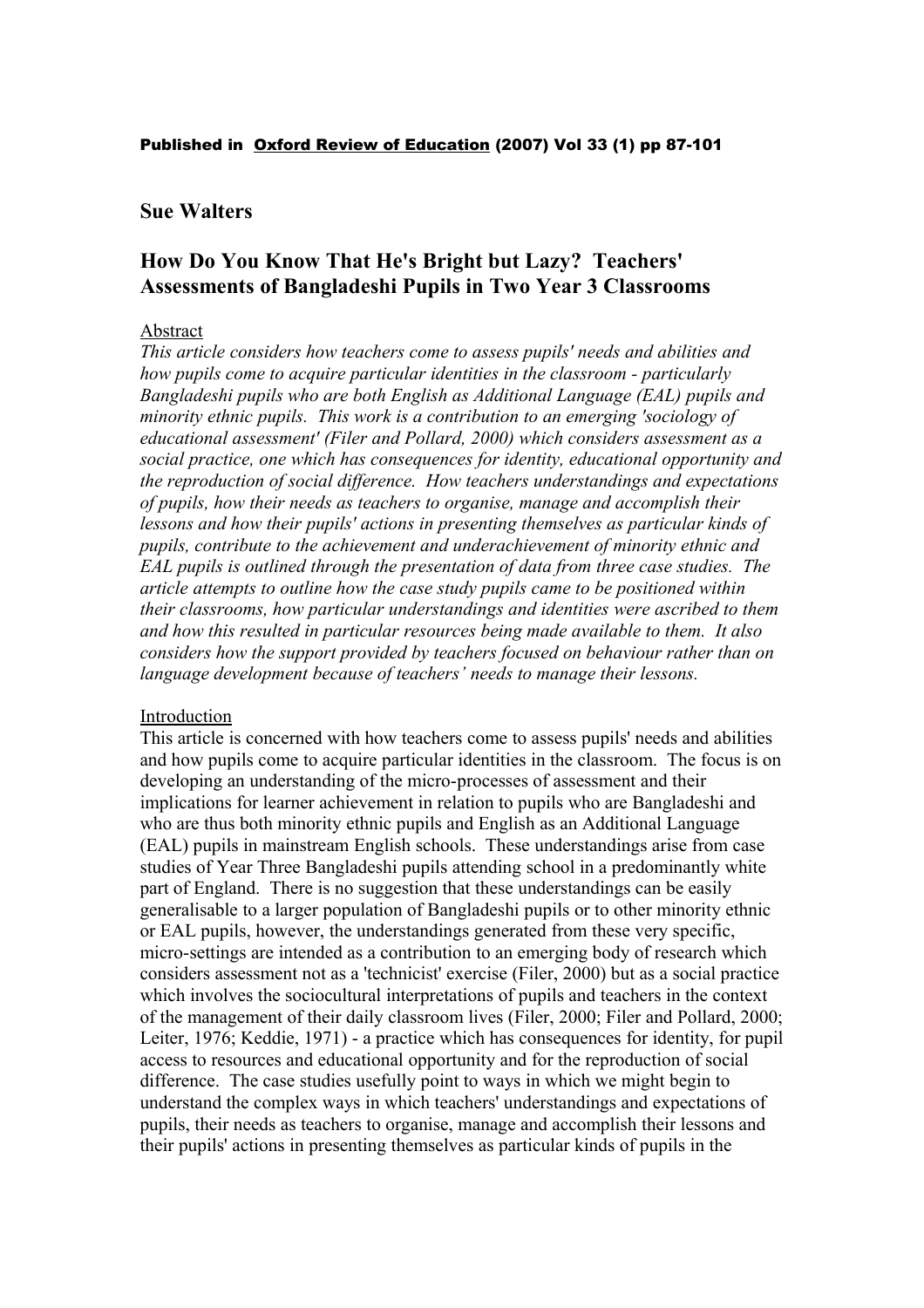classroom contribute to the achievement and underachievement of pupils, especially those processes which contribute to the achievement and underachievement of minority ethnic and EAL pupils in our schools.

This achievement and underachievement of minority ethnic pupils in English mainstream schools has occupied educational policy and research since the 1970s. Statistical studies in the 1970s and 1980s demonstrated that there was significant educational underachievement amongst certain minority ethnic groups (particularly amongst African-Caribbean boys and Bangladeshi and Pakistani pupils) (Phillips, 1979; Tomlinson, 1980; Rampton, 1981; Swann, 1985; Mabey, 1986). Qualitative studies in the 1980s and 1990s sought to look within schools to explore the experiences and processes which created this underachievement. Most of these studies concluded that different (ethnically defined) groups of pupils received different amounts or kinds of attention from their teachers (Wright, 1992; Gillborn, 1990; Connolly, 1998) or that setting and banding arrangements in schools placed these groups of pupils in lower sets where exam entry and choice was restricted (Wright, 1992; Gillborn, 1990) both of these processes leading to disadvantage and underachievement. Whilst research showed that (minority ethnic) pupils gained identities through their teachers' experiences and expectations of pupil behaviour (author ref) the focus of these studies was nearly always on the African-Caribbean (male) pupil and could not explain Asian pupils underachievement as these pupils were perceived by their teachers as 'hardworking and well-behaved' (Wright, 1992; Gillborn, 1990; Connolly, 1998). Some work began to explore the manner in which South Asian pupils were perceived by their teachers and the effects of this. Connolly, for example, described how teachers positioned South Asian boys as 'effeminate' and South Asian girls as 'model pupils' and therefore invisible in the classroom with the result that other pupil groups used these identities to exclude and to assert their own identity against (Connolly, 1998). However, this work does not consider the experience of South Asian pupils as learners and the effects of their positioning and identification on their achievement. This article attempts to outline how Bangladeshi pupils, both male and female, can come to be positioned within classrooms, how their ethnicity and gender can come to play a part in this and how their teachers come to understandings of them that are more complex than 'hardworking and well-behaved' with implications for the children's achievement as learners.

As well as being categorised as minority ethnic pupils, Bangladeshi pupils attending school in England are nearly always EAL pupils as well. EAL pupils are pupils learning the curriculum and learning English at the same time. As such, EAL pupils have particular and diverse language and learning needs which usually differentiate them from monolingual English pupils (a situation that has spawned much literature concerning how these needs are to be identified and provided for and how such pupils should be assessed eg Safford, 2003; QCA, 2000; Gardener and Rea-Dickins, 2002; Leung and South, 1996; Cummins, 1984). Research shows how these needs are often not identified by formal assessment tests and how struggles that pupils have with classroom work and curricula demands can be interpreted as 'deficient cognitive abilities or a lack of motivation' (Cummins, 1989: 26) with the result that pupils are placed in low sets or in remedial/SEN provision. The case studies presented in this article demonstrate how this is played out in specific classroom contexts and how, rather than interpret struggling EAL pupils in terms of limited cognitive ability, teachers can interpret and assess such pupils in terms of their dispositions, their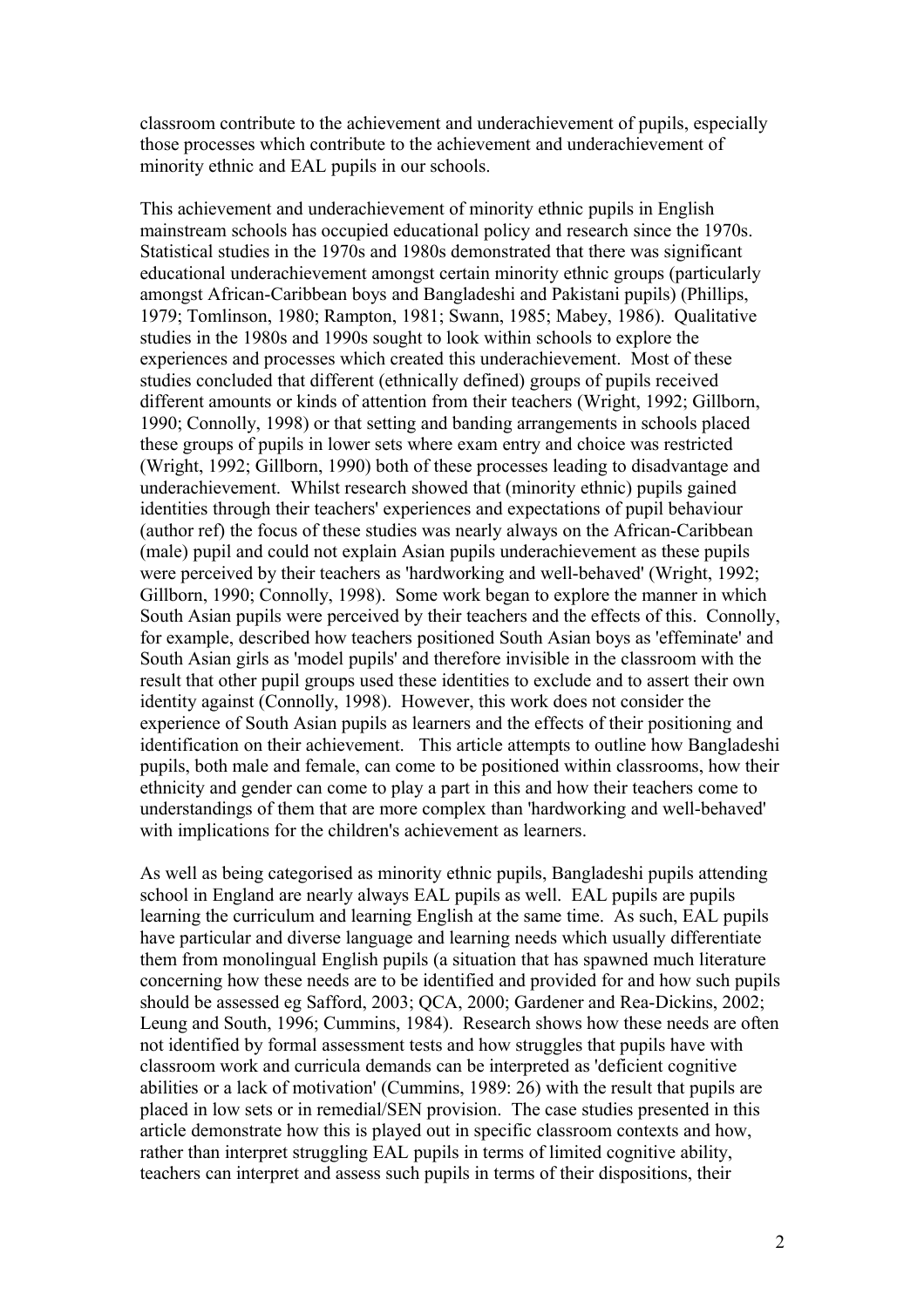ethnicity and gender and in terms of their need as teachers to teach their classes. This article also differs from other work on EAL and assessment in that it is not concerned with how to assess EAL pupils but with looking at how such pupils are assessed by their teachers.

It is argued here that the teachers of the Bangladeshi, English as an Additional Language (EAL) case study pupils came to assess those pupils' needs and abilities through the manner in which the children took part in classroom interactions and positioned themselves as learners in the classroom. The data reveal that how the children took part led to particular identities being ascribed to them and this in turn led to particular resources being made available to them in the classroom in the form of access to opportunities to develop language and to extra support from adults. This paper also argues that teachers focused, through the support they provided, not on language but on encouraging the children to display appropriate behaviour and to fit in with other members of the class (by becoming for example, more confident, or being able to follow instructions). It is argued that this was related to teachers' needs to manage their classrooms and accomplish their lessons.

This approach to understanding the production of particular pupil identities within the social context and interactional patterns of everyday classroom life is also to be found in work by Filer (2000), Filer and Pollard (2000), Pryor & Torrance (2000) Benjamin et al (2002), Hall (2002), Day (2002) and Toohey (2000). This work eschews an approach to assessment concerned only with the accuracy and reliability of tests (Filer, 2000: 2), and focuses instead on assessment as a social practice that takes place in the social context of classrooms (and other school spaces) and which plays a role in the social structuring of modern societies through shaping the ways in which individuals and groups come to be seen and to see themselves (Filer, 2000: 1-2; Filer and Pollard, 2000: 4; Pryor and Torrance, 2000: 110-111). Assessment thus becomes a social product derived from teacher created contexts (Filer, 2000: 85), which fulfils a range of political and social functions. Filer and Pollard have referred to this work an 'emerging sociology of educational assessment' (Filer and Pollard, 2000: 3), however, earlier sociological work on classrooms and the production of pupil identities is acknowledged here (Leiter, 1976; Keddie, 1971). This work includes an understanding of assessment, teachers' needs to manage their classes and explain their pupils and the consequences of this. Leiter's work particularly offers ways of understanding teachers' need to find meaning in pupil behaviour as part and parcel of the everyday management of lessons (Leiter, 1976).

What is taken and developed from Leiter's account of classrooms is the manner in which teachers' assessments of their pupils' abilities is embedded in practical classroom concerns. Writing about Kindergarten teachers and their needs to place their students in appropriate (ability banded) groups and classes, Leiter showed how these teachers, in their daily observations of pupils going about routine classroom activities, used the notion of 'social types' to interpret their students' behaviour. The teachers favoured and considered 'bright' those pupils who allowed them to get on with accomplishing their lessons and had positive views about pupils they considered to be 'independent learners' for the same reason (Leiter, 1976: 123). Teachers had negative views of (and placed in lower ability groups) those pupils who disrupted lessons and prevented teachers accomplishing their lessons and maintaining their sense of competence as teachers. Pupils whom teachers could not find explanations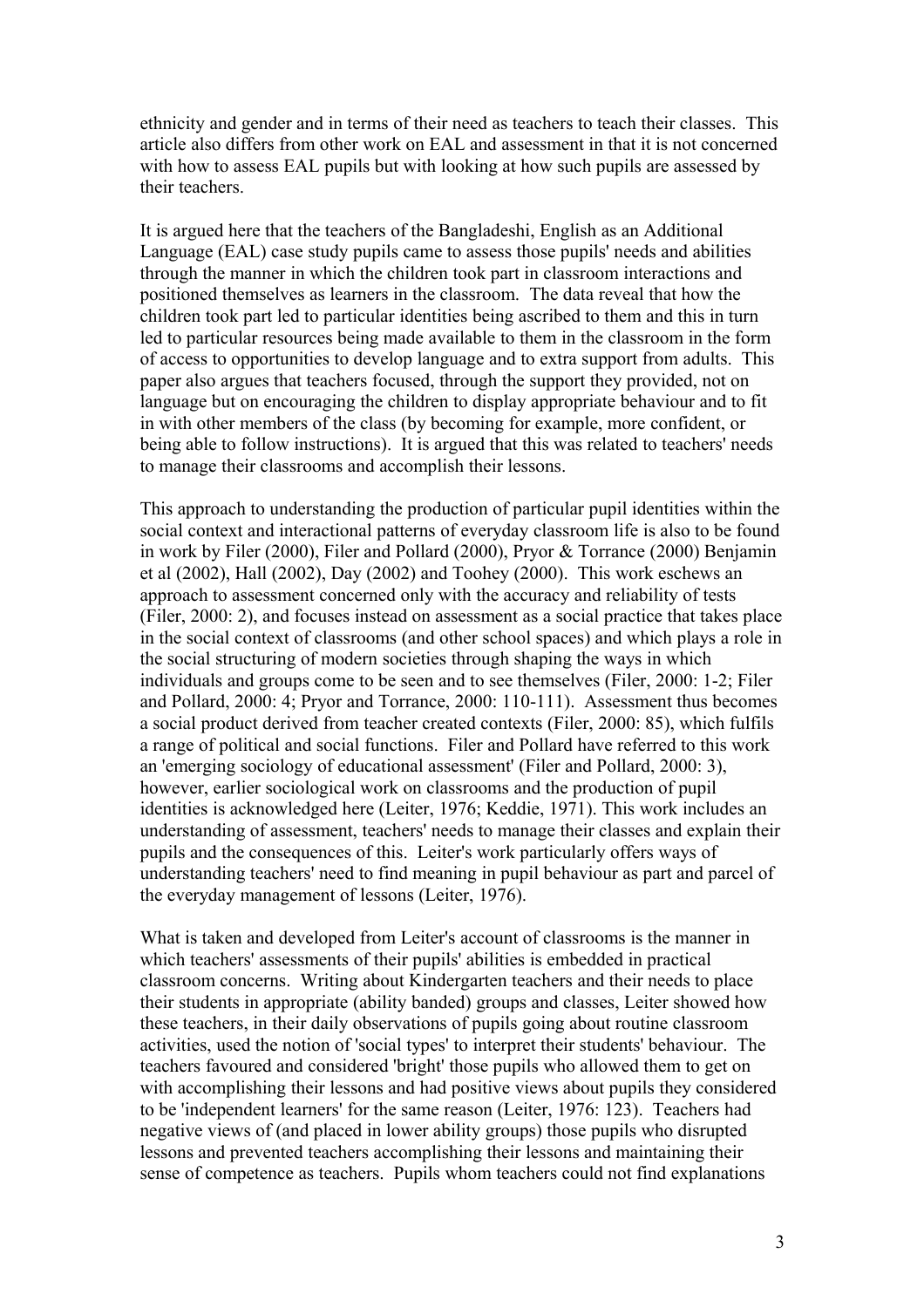for were seen as particularly problematic and were classified as 'behavioural problems' (Leiter, 1976: 123).

The intention in this article is to show how the teachers of three of the case study children sought to find meaning in their pupils in relation to their needs to manage their lessons, how ethnicity and gender came to play a part in this, how the children's EAL identity disappeared and the consequences of this for the access the case study pupils had to resources and the opportunities to be successful and achieving learners.

## The Study

A year long ethnographic study was conducted in three school sites in a predominantly 'white' city in the East of England. The six pupils who were at the centre of the study constituted the total population of Year 3 Bangladeshi pupils in the county and were seven years old at the start of the research year. The focus of the study was on the experiences of the pupils as learners in the context of the perceived underachievement of Bangladeshi pupils in English mainstream schools. Families, teachers and other children in the classrooms were included in the research and data were collected through unstructured participant observation, through the videoing and tape recording of classroom activities and through in-dept, semi-structured and unstructured interviews.

Taking Part and Teacher Assessments: Becoming 'Bright', 'Wilful', 'Lazy' and 'Shy' In the research classrooms the organisation of the school day meant that certain spaces were available for the children to show what they knew and who they were (for example, sitting on the carpet at the beginning of Literacy and Numeracy Hour to listen to the teacher's whole-class teaching and to respond to the teacher's questions). The three case study pupils reported here occupied these spaces and took part in classroom interactions in different ways. As a result of these (differing) ways of 'taking part' and of their teachers need to manage their lessons and find meaning in their pupils (Leiter, 1976: 124-125) particular identities were ascribed to these three pupils which had consequences for the pupils as learners.

## Attar

As a pupil on a good day he is brilliant, gives you the answers you need, he's always thinking at a higher level than the majority of the rest of the class. He's very inquisitive you know, he'll ask questions that help the others understand and sometimes make you think about what you teach as well which I really like and you know on a good day he works really hard, gets the work done very, very quickly, very neat, top standard. (Miss Birch 6/11/00)

Attar's case study has been presented elsewhere (author forthcoming). Here the focus is on how Attar becomes understood as a pupil by his teacher, what kind of pupil he becomes identified as, the consequences of this for the support that Attar receives and how his ethnicity and gender play a part in this.

Attar's teacher saw Attar as a bright, inquisitive pupil, 'a very able and intelligent boy'. She came to these assessments of him as a learner because of his eagerness to respond to questions during Numeracy Hour and the accuracy of his answers, his eagerness to join in and answer questions at other times when the children were gathered on the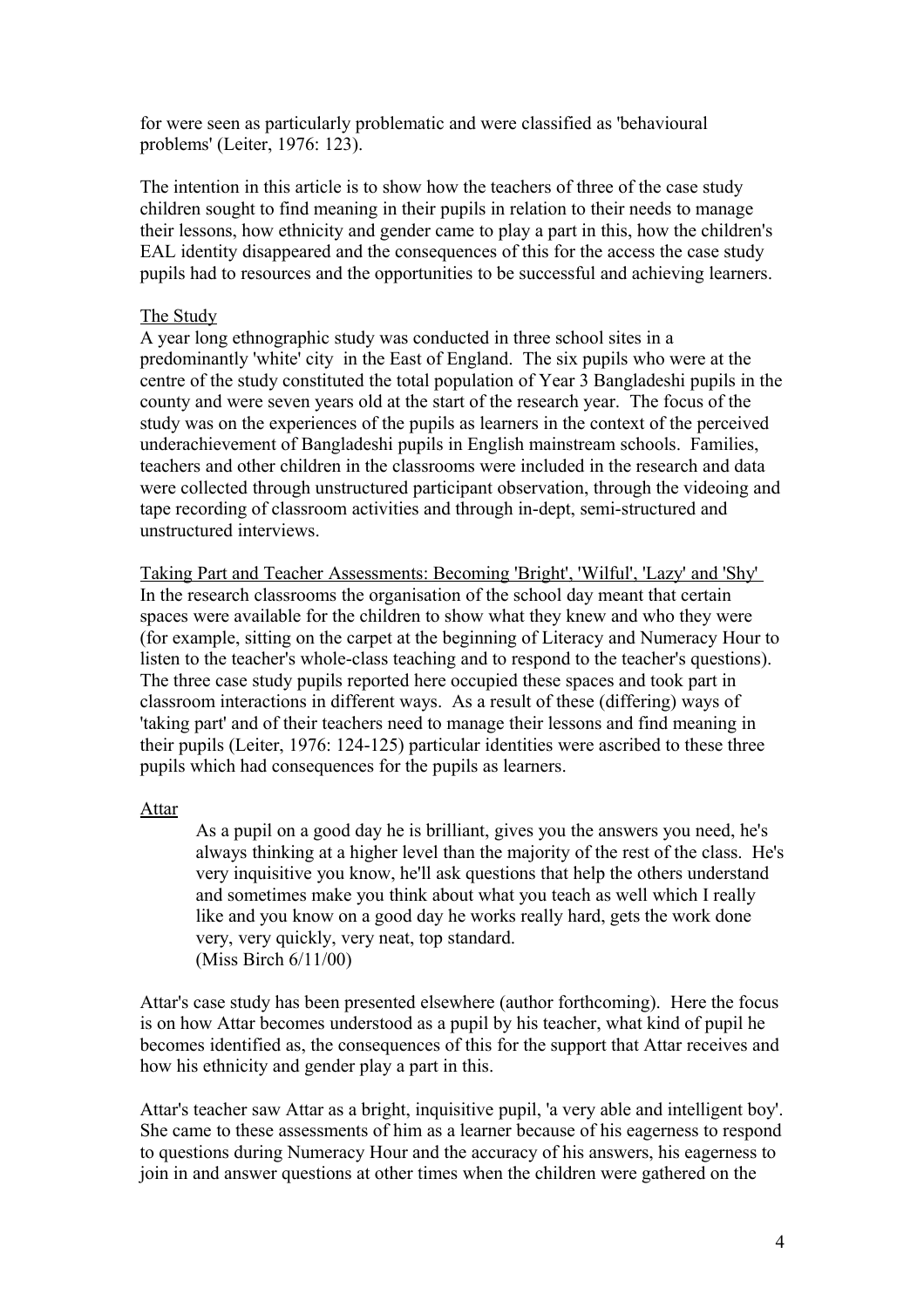carpet and responding to teacher questions, his excellent reading and spelling and because he was able to work fast and complete work accurately in Numeracy. Early observations of Attar in the classroom showed him to be very focused on the teacher and what she was doing and saying, joining in interactions with his teacher with great enthusiasm and giving correct answers. He was frequently chosen by his teacher to answer questions when he raised his hand. Attar was able to position himself as a 'bright' and successful pupil in relation to the teacher in these key activities in the classroom by taking an active part in interactions and by taking up the spaces offered in the classroom by his teacher, especially in Numeracy and reading.

In his teachers' comments about Attar on a good day we can also see that Attar's positive identity comes about not simply because he can demonstrate certain (cognitive) abilities and skills in the classroom but that these 'abilities' were ones that aided the teacher in the accomplishment of her lessons (and thus in her sense of competence as a teacher). Attar is a 'brilliant' pupil because he gives the teacher the answers that she needs. Attar also contributes to the accomplishment of a lesson by 'ask(ing) questions that help the others understand'. He even offers the teacher something for herself by asking questions that help her think about her teaching. Attar does not threaten or challenge the management of the teachers' lessons - he 'works really hard', he 'gets his work done very quickly' and he presents his teacher with 'neat' work that is 'top standard'. Attar is judged to be a good pupil. He demonstrates his ability for his teacher through his participation and his inquisitiveness.

However, Attar's performance as a bright and successful pupil meant that his teacher did not see that he struggled with the English that was required in the classroom and that he had many problems with understanding what words meant and with reading. His performance as an eager-to-please pupil, his readiness to take part in interaction during Numeracy and answer teacher questions correctly, and his ability to read and spell 'brilliantly', meant that his English language needs as an EAL pupil were not recognised by his teachers. His fluent social English was understood as indicative of an equally fluent ability with the more formal, abstract uses of English required in the mainstream classroom (Cummins, 1989: 21-22). It was not recognised that Attar could not read (-for-meaning) average, age-appropriate texts or worksheets and that he lacked general knowledge about the worlds he was reading about in his story books. Attar was also complicit in hiding this (see author 2004).

As a result Attar had problems with completing work which required reading (formeaning) and writing. There were occasions when Attar did not appear to be working in class or did not complete work or presented his teacher with poor work which she described as 'messy' or 'sloppy'. He appeared on these occasions as a pupil who was not working or trying; a different pupil to the Attar who presented himself 'on a good day'.

... but on a bad day, with the good days and the bad days related to how he has been with me, he'll just do nothing and be completely lazy and not make any effort and just write nonsense because he thinks he can get away with it so that's what he is like.

(Miss Birch 6/11/00)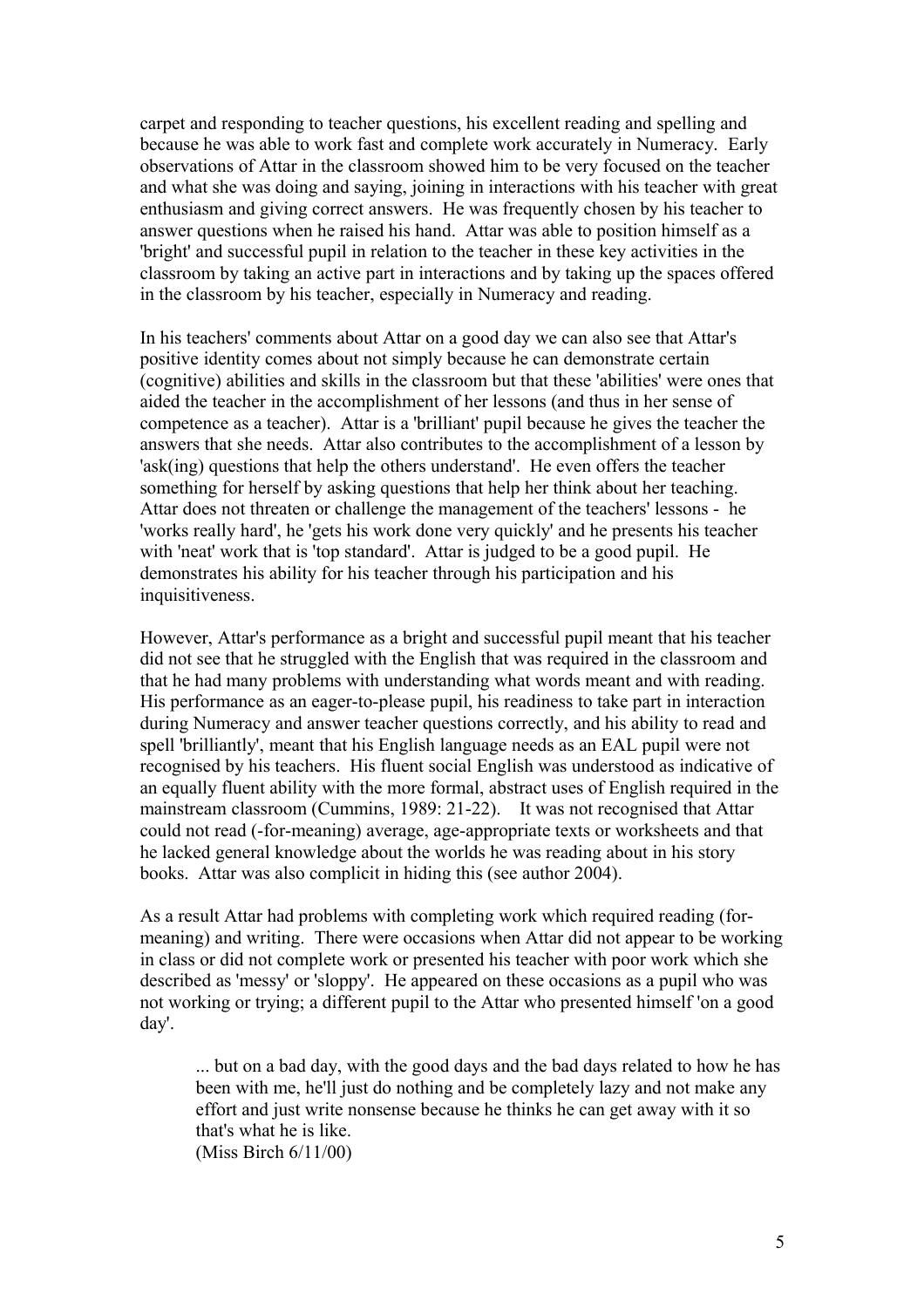A recognition of Attar's EAL needs would have provided an explanation for Attar on 'a bad day' but because his EAL needs were not seen another explanation was sought for to explain the discrepancy. The explanation that begins to emerge here is that Attar is lazy, is not motivated and thinks 'he can get away with it'. A 'within-child' explanation begins to emerge to explain Attar rather than an explanation that includes the structures, practices and expectations of his classroom. There is also here a trace of the teachers' concern about this pupil's (real) challenge to her professional competence and identity as the teacher. The 'bad days' are related to how Attar has responded to her as a teacher ('to how he has been with me'), to his challenge to her authority and competence ('he thinks he can get away with it') and his subsequent non-conformity to the expected work-ethics of classroom life. These appear as a list each revealing the expected behaviour of 'the good pupil', a pupil who will always 'do something', 'work hard', 'make an effort' and 'write well'. Such a (good) pupil will allow this teacher to manage her classroom well, accomplish her lessons and maintain her identity as a good teacher who cares about the pupils under her charge.

Attar's teacher continues to search for an explanation for Attar's behaviour in the following,

He's bright, he's inquisitive, he thinks really hard. He's very - if he thinks that the teacher is worth his time then he's very keen to please, very keen to show what he can do but we did have this clash and I don't know, still don't know why. I think it was because he felt I couldn't speak to his parents because as a new teacher I wouldn't have any way of (contacting them because they don't speak English) and - via Mrs W., she gave me Lufna's number (an LEA Bangladeshi support teacher and interpreter. She translated the teacher's report). He's been very different since I sent the report home and I think that's it. It just seems to me that, you know, if he's so bright, if he's so able, then why mess about unless it's because he thinks he can get away with it? Now he's found out he can't. He's still a bit of a mystery.

Attar's teacher is trying to explain and resolve the question 'If he's so bright, if he's so able, then why mess about?'. She needs to think through and resolve this discrepancy not because she has a particular need to pick on or malign Attar as a pupil but because she needs to find a means of keeping this pupil on track as a successful, achieving pupil, find a way of preventing him from taking up too much of her teacher time in supervision and at the same time protect her own identity as a caring, professional and successful teacher.

The explanations that she comes up with here are that Attar works hard if he thinks his teacher is worth it, if he respects his teacher, and that there maybe some kind of personality clash between them. This is then superseded by a wondering whether Attar's behaviour can be explained by his belief that he can get away with being lazy because he thinks that she cannot communicate with his parents as they do not share a common language. The sending home of her report, translated into his parents' language, has, she feels, made a difference. However, she is not confident that the explanation for Attar can be reduced to just this ('He's still a bit of a mystery') and she continues with her search for meaning in Attar by stating,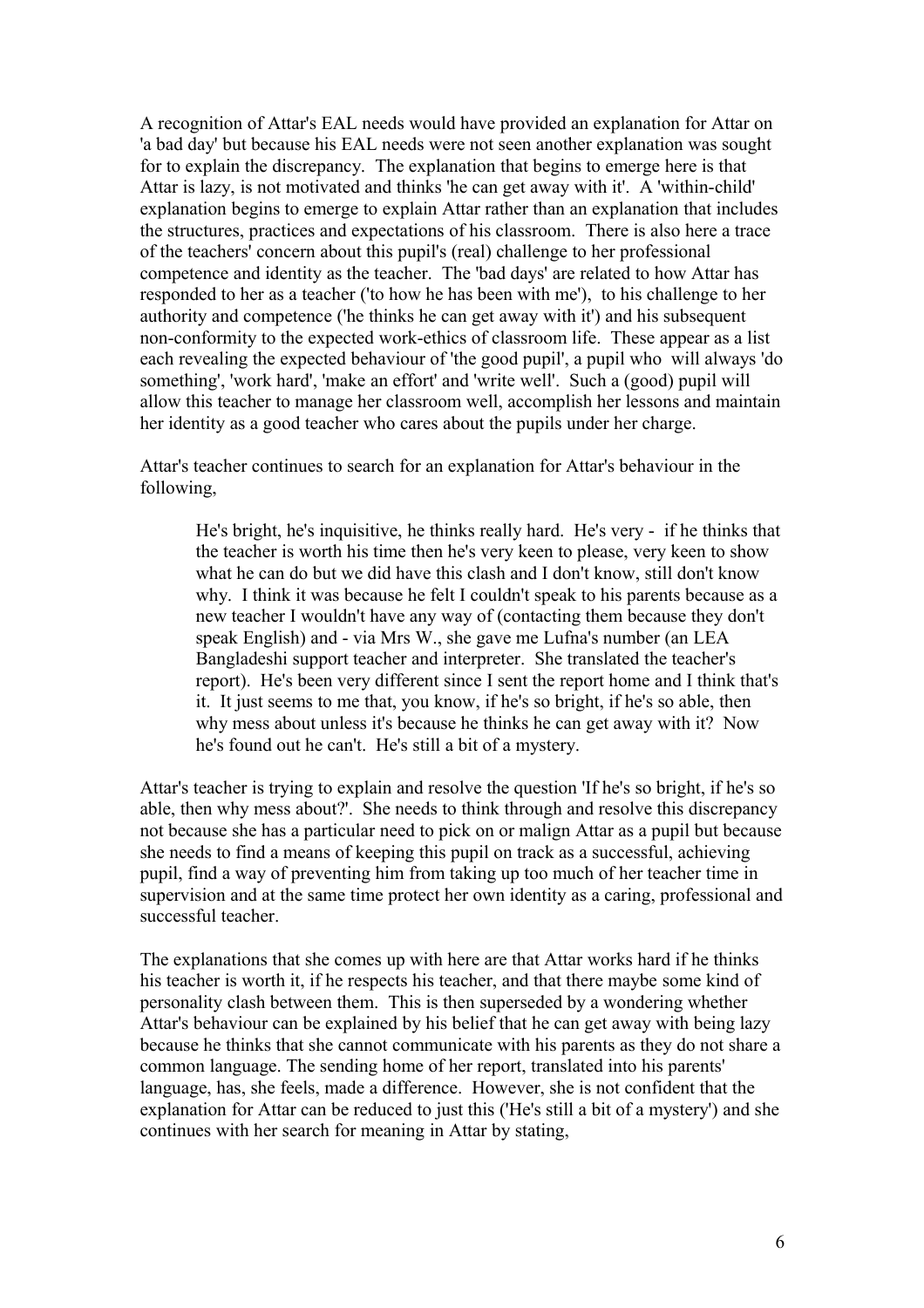He was underachieving unbelievably because he couldn't be bothered to do the work. He was being defiant with the work. The fact that he was underachieving - it was to do with the personality clash between me and him. Now it might have been a personality clash. It could be that he's got to respect you as a teacher, or whatever it was that was affecting his work, I'd love to know why, I really would love to know why....

I was partly wondering about the whole Attar thing. Whether it was because I was female. I don't think it was now but I did consider it for quite some time that it might be. It's meant to be this whole background culture of you know, like females are meant to really enjoy school because they are just treated as equals in school. Now I've no experience of that so I wouldn't be able to say but .....I think Attar brings an attitude to school but Reena doesn't. (Miss Birch 6/11/00)

Her description here of Attar is of interest because it shows which kinds of explanations get called on and which kinds do not in order to explain and find meaning in this pupil. The teacher first tries out the explanation that Attar couldn't be bothered and was 'defiant' and that this defiance emerged either from a personality clash between the two of them or because Attar needed to respect her authority as a teacher. Although she is not sure about this in the first instance she returns to this explanation and as she tries to make sense of Attar again she this time situates it more firmly in relation to gender and ethnicity. She wonders if Attar lacked respect for her as a (female) teacher because of his (Muslim, male) background and although she says that she lacks experience of this kind of issue she follows it immediately with the statement that Attar has an attitude whereas, Reena, the other Bangladeshi pupil in the class does not. This thinking calls on the teacher's interpretation of Attar's cultural background and community. Her explanation here is based around her interpretation of Attar's ethnicity and gender ('Whether it was because I was female'), Attar's background and culture ('this whole background culture') and finally, even though a lack of experience of such things is acknowledged, 'I think Attar brings an attitude to school but Reena doesn't'. This final statement 'locates' 'having an attitude' with Bangladeshi/Muslim male pupils. Attar has 'an attitude', Reena, the other Bangladeshi/Muslim female pupil in the class, does not. Having an attitude is not something that the English monolingual members of the class have, Attar is not compared with another white boy. There are gender resonances here, Bangladeshi/Muslim boys have a certain attitude towards (white) females, which Bangladeshi/Muslim girls do not. Here Attar is understood as a Muslim boy and these identities, as boy and Muslim, are inseparable. Attar's laziness, lack of effort and his challenge to his teacher's authority are located very much within a fixed notion of the child's personality as something imported into the classroom, whose source is to be located beyond the realm of the school and its influence (ie the home, the community). Again, there are elements here of this teacher's need to protect her competence and identity as a teacher. She is aware of how her monolingual status makes her vulnerable and Attar's parents and their support potentially unreachable. There is also a sense of her need to recognises the challenges of having this pupil in her class so as to be able to deal with them. As noted before this is important for her self-identity. Her pupils need to respect her, to recognise her identity as a competent teacher if lessons and the classroom are to go smoothly and to be successful.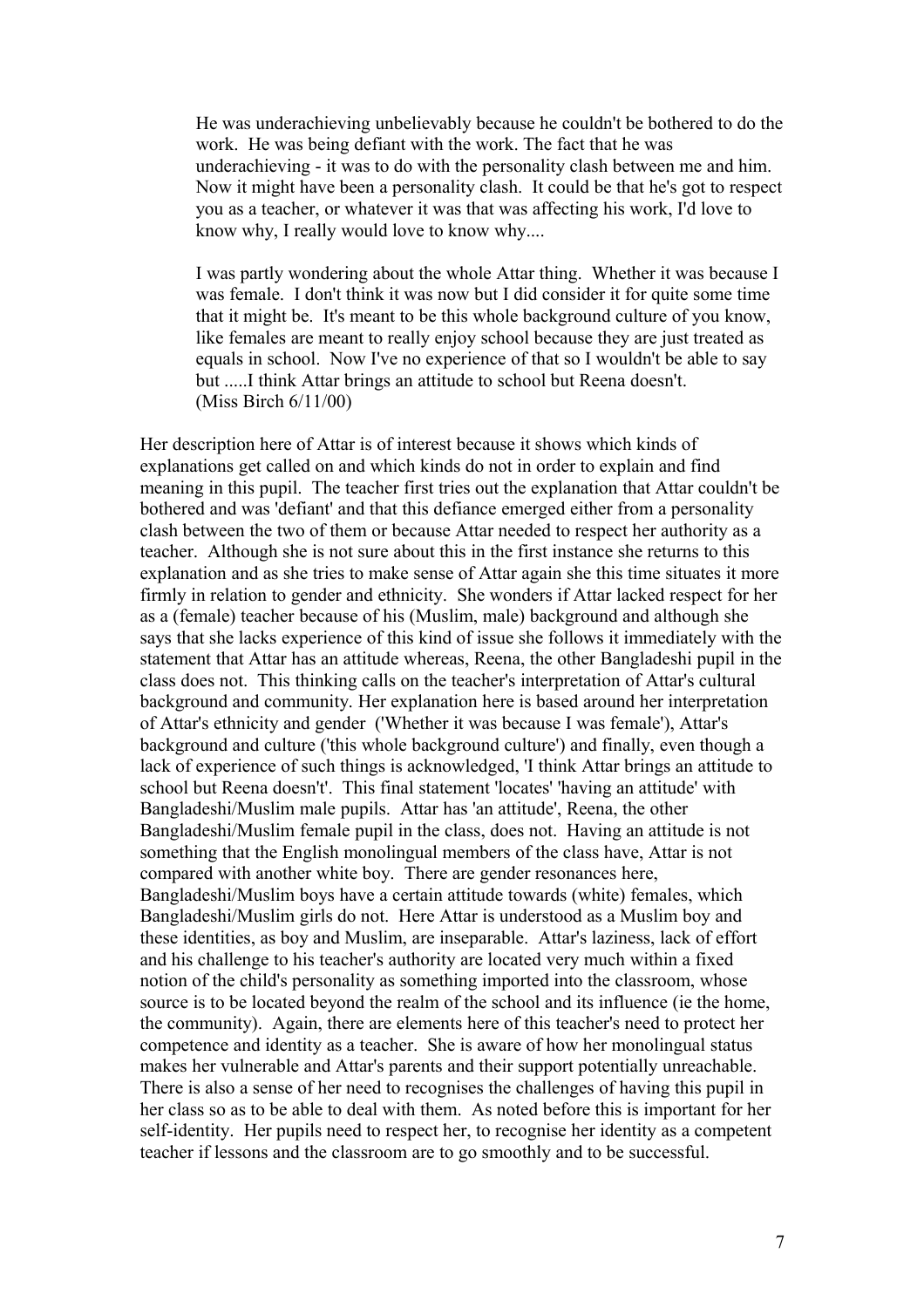Attar's teacher did her best in coming to some explanation of Attar. She tried out various explanations about why there was a discrepancy between Attar on a good day and a bad day (between the 'good' Attar and the 'bad' Attar). She called on what she knew as a teacher and as a social actor in wider society. She followed good professional practice as a teacher and called on what she knew about the culture and background of Bangladeshi/Muslim pupils and applied this to her thinking. What we can see though is how particular understandings (understandings that can be inaccurate and limited) are applied, who they are applied to and how they affect how a pupil is understood. The way in which pupils are understood and assessed as learners in the day-to-day processes of classroom life, which we have glimpsed here, have implications for the access that pupils have to important resources in the classroom that affect their ability to be successful learners and achievers.

As a result of his teacher's understandings and explanations of him as a pupil, Attar did not receive any support for his specific language needs, despite his difficulties in this area. Instead of EAL support Attar received support for his behaviour - he was placed in two nurture groups in the school to encourage him to make better relationships within the school. He was not offered any support with his language from the visiting EAL teacher nor within the classroom. In this way we can see that behaviour becomes the focus for supporting Attar and not learning.

Because he did not have an identity as an EAL pupil and therefore did not receive any support with his language and learning, Attar was, and will continue to be, forced to rely more and more on his own strategies for presenting himself as a 'bright' student. The responsibility for continuing to do well in school and to acquire the necessary knowledges and skills to achieve as a pupil are placed more firmly on Attar's shoulders than on many other pupils. Not only does he not receive support for his EAL needs in school but he does not have very much support at home, or in his community, for acquiring the social capital and dominant (majority ethnic) language and literacy skills that ease the career of a successful and achieving pupil within mainstream education.

## Reena

Reena, unlike Attar, did not take an active part in classroom life and presented herself in the classroom as a quiet, shy, disengaged pupil (and as awkward and ill-at-ease as a pupil joining the class for the first time, despite having been a member of the same class for over three years).

Reena arrives with her mum holding her hand. In the classroom, once her mum has left, she stands awkwardly on her own. Then she sits on the carpet but does not talk to or sit near any other children. She sits alone. She sits away from the teacher next to the big, comfy chair at the back. She bites her fingers. She answers the register at the right place but she speaks very quietly. She has put her book bag in the wrong place along with five other children in the class. After the register, when the maths cards are given out, she does not get given a card until a girl sitting in front of her gets up and gets one for her. Reena can do the maths task, only about one third of the children in the class can do it….Reena doesn't put her hand up to answer a question once during this session.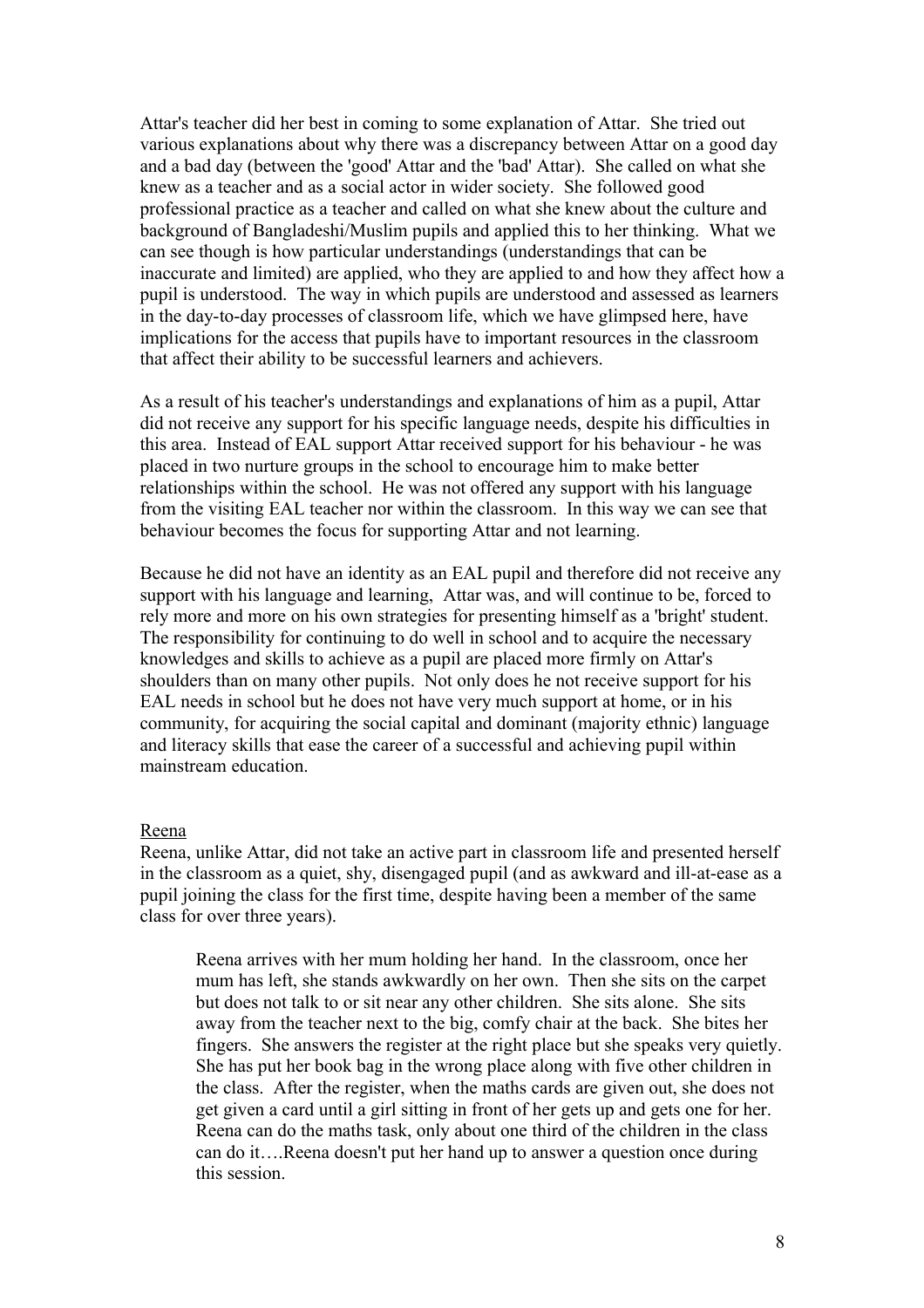(Fieldnotes 18/9/00)

During the beginning of the group work part of the Numeracy Hour Reena finds her place at her group's table quickly but then she just sits down and waits. She looks to the others to see what is to be done. Her group have to measure things in the classroom. She trails around after Poppy and Charlotte, (two other girls in her group) for about two-thirds of the session. She just follows them. She doesn't speak to them and they do not speak to her. They ignore her but do not tell her to go away. (Fieldnotes 18/9/00)

During all of my early observations Reena 'took part' only in the sense of following the physical directions of where to go and where to sit issued by the teacher. She replied to her name in the register (but did so very quietly), went to sit in her group, copied down the date in her book, looked at what other children were doing and copied what they were writing in their books or on their worksheets. She did not raise her hand to answer questions and she was often ignored by the other children.

Reena made no effort to play the role of an enthusiastic, eager-to-participate pupil. Her classroom teacher interpreted this behaviour as a consequence of Reena's shyness and lack of experience in being able to focus and concentrate on the carpet.

Reena doesn't mix with the other children. She's very shy. Excruciatingly shy. (Miss Birch 28/9/00)

She's got beautiful handwriting, really really good spelling and capital letters at the start of sentences full stops at the end. You know very, very able but just needs refocusing and help. (Miss Birch 6/11/00)

And Reena did receive support in her classroom. This is how the peripatetic EAL teacher explained the reasons why Reena received EAL support throughout the whole of Year Three.

Because she's in a way only just got going, I felt it was sort of a help just to keep coming. And she was having two teachers this year because she was having Miss Birch …. who she didn't know, for a term and then she was having Mr Field and because she hadn't had anything to do with him and because he was a man I thought well perhaps, as she's really starting to write independently and become much more confident perhaps it was better to keep coming in case she sort of had a wobble because of the change. But I think academically now she's fine really. I mean she's coping well. It was more just to give her a bit of a boost.

(Peripatetic EAL teacher 14/9/00)

Reena was thus seen as a pupil who was academically competent but who needed focusing and support to give her a boost and to stop her 'wobbling' and needing more teacher time. As a result of this identity, Reena was provided with EAL support and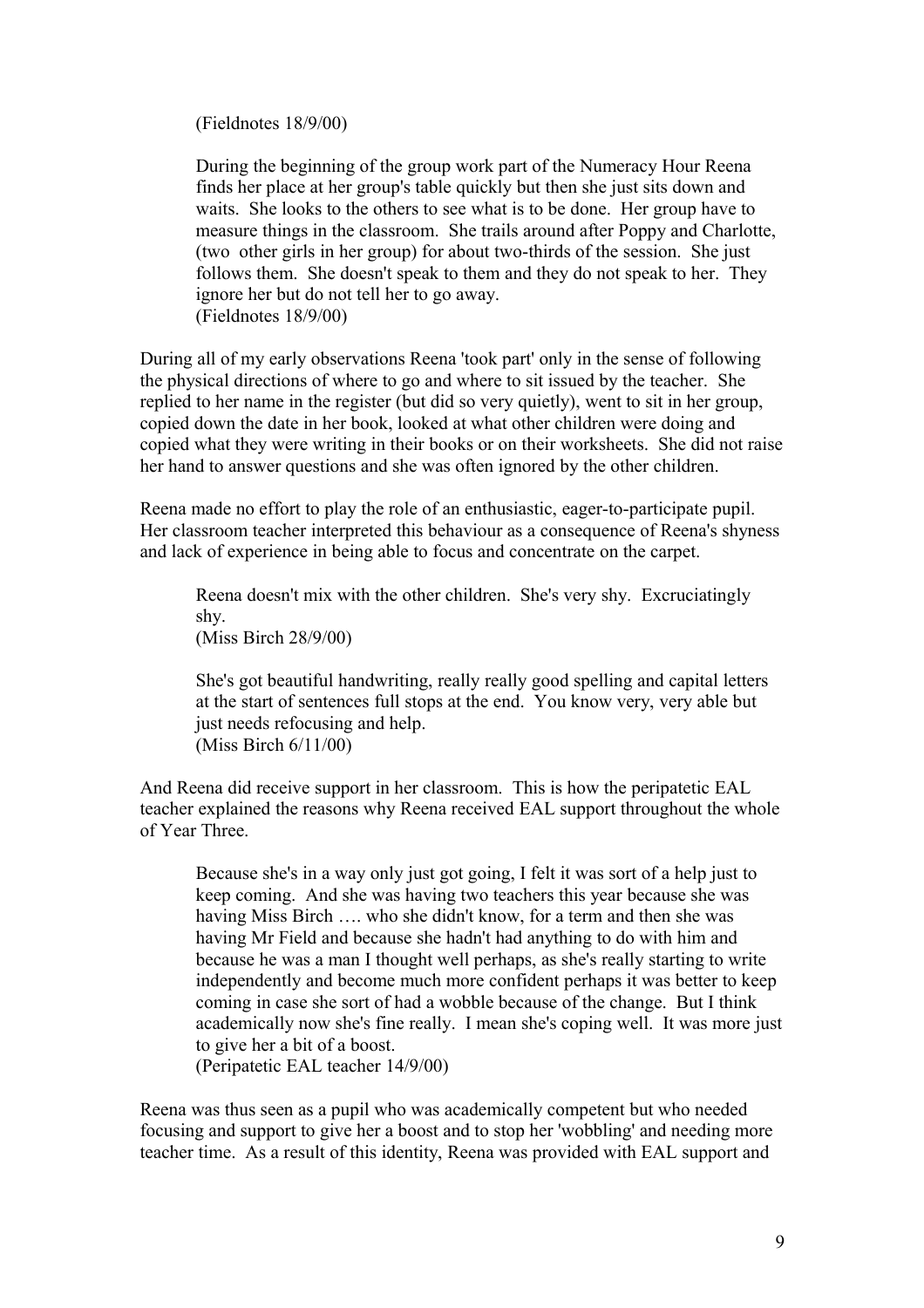class support (despite her abilities as a pupil). One of her teachers even recognised this.

I think her language ability is probably not much poorer that Attar's (who was considered to have excellent English). I think that she presents in a different way. She's probably getting a longer crack at additional help because of how she presents herself. (Mr Field 14/6/01)

Thus Reena's presentation of herself as a particular kind of pupil meant that she received support for all of the research year. Reena was offered support to help her conform to expected classroom behaviours, to be more confident and to join in. Yet Reena didn't always present herself as lacking in confidence. Reena had a very different presence on the school playground,

When Reena comes out on to the playground after her lunch..she watches the children skipping until they stop. She teams up with another Bangladeshi girl and they go arm in arm around the playground. A Bangladeshi boy joins them walking around the playground. Reena is the leader in this game. They walk around the painted maze. Reena still leading the direction of the walk. She is confident, the dominant one. She plays at 'strangling' her friend. She covers the whole playground in her play. She then plays skipping-in-a-ring games with the same girl and a White boy. She is very happy and laughing. (Fieldnotes 11/10/00)

If Reena had presented herself in the classroom in the manner in which she presented herself on the playground each day it is unlikely that she would have received support during the research year. The way that Reena took part in classroom life, the manner in which she appeared as withdrawn, disengaged and non-participatory resulted in her being perceived as a shy, quiet pupil who lacked confidence and who, because of being a Muslim girl may have had a problem having a man as a teacher. This identity meant that Reena received support during the research year which was of benefit to her as a learner. Reena was understood through the lens of White English interpretations of South Asian females. If Attar had behaved in the same way (both children were in the same class), it is unlikely that any of the adults would have assumed that he was shy and lacking in confidence (or found it difficult to be taught by a man or a woman) and provided him with support. While Reena received support throughout Year Three (which everyone agreed she did not need) Attar received none. The case studies show how expectations and assumptions about girlMuslim and boyMuslim behaviours, and responses to these, can be important determinants of the support children receive and how children come to be identified.

# Rahul

While Reena's lack of participation was understood as resulting from her girlMuslim shyness and lack of confidence, Rahul's was understood as laziness and a lack of motivation, a failure 'to listen'.

Rahul did not take part in interactions with the teacher during whole class teaching times. He was frequently disengaged from what the teacher and the class were doing.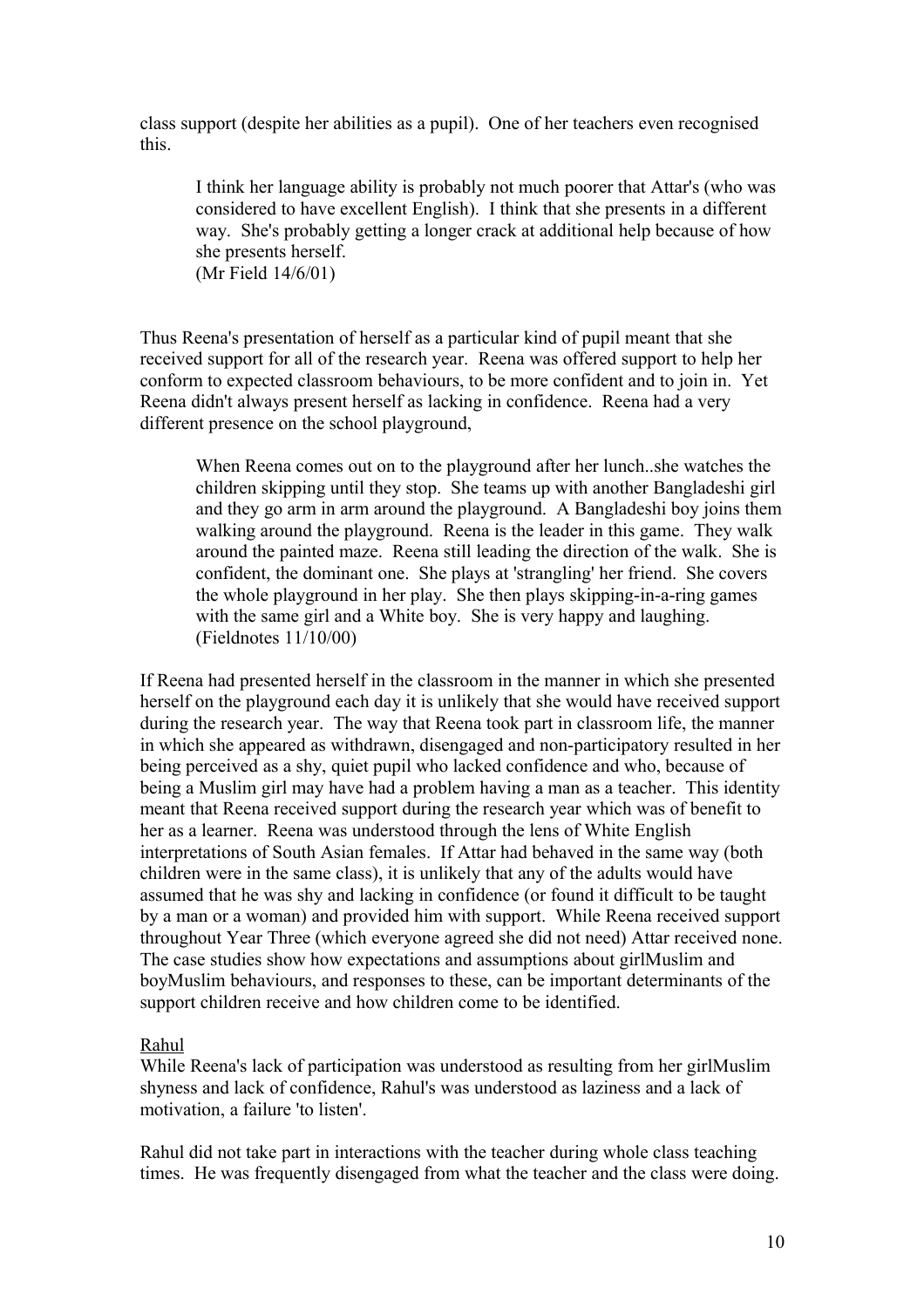Rahul had spent less than five terms in an English classroom in comparison with the nine terms that his peers had spent in school because of family mobility and an extended visit to Bangladesh. As a result Rahul was at an early stage in acquiring English and had missed extended stretches of the early years' curriculum placing him behind his peers in what he had experienced, and the opportunities he had had for learning, in his English school. At the same time his Year 3 teacher talked a lot and used few visual resources so Rahul spent much of his school day immersed in a classroom that was awash with complex, oral language that he initially struggled with and then gave up trying to follow. In this way Rahul was not able to position himself as a successful (or even included) pupil within his classroom (Benjamin et al. 2002: 549). He was not able to make as many choices as Attar and other children in how he could present himself in his classroom setting.

His class teacher at the beginning of the research year understood Rahul's nonparticipation as a consequence of his lack of English. As a result of his nonparticipation and the manner in which his teacher understood this, Rahul was provided with access to resources (and, unlike Attar, was perceived to be a 'very manageable', 'polite' and 'obedient' pupil). He was placed in Numeracy and Literacy groups that had teacher support, he had infrequent access to the visiting EAL teacher and his classroom teacher began the year by holding spaces for him so that he could contribute some responses during Numeracy sessions. Yet as the year progressed, despite his teacher's understanding of the range of difficulties that Rahul faced in the classroom, the focus of the support and what the teacher wanted from Rahul, shifted from developing his language to getting him to a point where he understood her instructions and was able to work independently.

(At the beginning of the year) he did have this difficulty with listening on the carpet and with following instructions and knowing what to do independently.....gradually as time has gone on he's certainly become more and more able to work independently and I've finally got him to do some writing independently, whereas before he just sat there and did nothing... He doesn't actually give of himself very much. (Mrs Heatherly 7/11/00)

The teacher's focus became to get Rahul to behave like an 'independent worker' and 'to listen' so that he could get on with work and not need so much from her. 'Not listening' became the problem and this 'not listening' arose from Rahul's 'not giving of himself very much' and his lack of motivation.

Thus, a key behaviour that the teacher needed to see Rahul acquire, so that she could manage her lessons, was to be able to work independently from her which meant that he needed to do was to understand the instructions she gave. Once his English was good enough for him to understand instructions for doing and completing tasks he would be able to work independently. (This understanding of Rahul ignored the fact that he needed the language to be able to complete tasks as well as to understand what the task was). In the teacher's account, not having enough language slipped into 'not listening' and EAL support, and Rahul's EAL identity, became subsumed to the teacher's need to manage her class.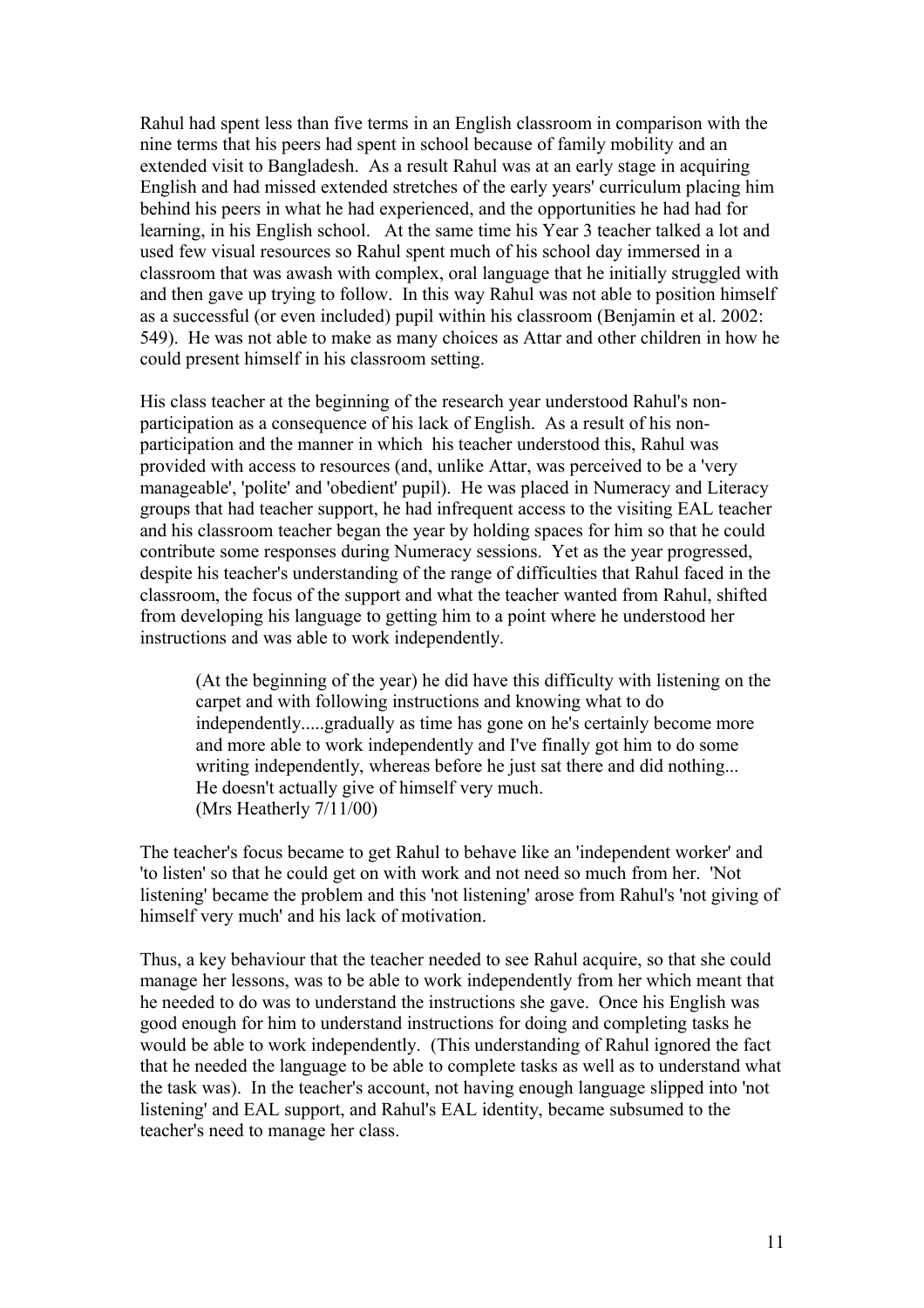I try to say to him always 'Do you know what have got to do Rahul?' because, I mean, you know, that is all he needs. I'm trying to get him to the point of knowing what to do. (Mrs Heatherly 7/11/00)

Rahul received very little EAL support during the year. The focus of the support offered to him, in the second half of the research year, was to enable him to conform to the behaviours and practices of the classroom. At the end of the research year Rahul's class teacher reiterated that Rahul 'simply needs to listen'. The only recommendation that she passed up to Rahul's new Middle School regarding support was that 'he needs to be reminded to listen on the carpet' (19/6/01). In this manner Rahul's future support was likely to continue the focus on understanding task instructions so that he behaved like other pupils in the transition between whole-class teaching and independent work rather than supporting him in the development of his language which might have given him some small opportunity of catching up with his peers and becoming a successful and achieving pupil.

In her explanation and understanding of Rahul as a pupil his teacher did not call on his ethnicity and gender to the same extent as we saw in the accounts of Attar and Reena although, as noted above, an explanation that was not called on in her understanding of Rahul was that he was shy or lacking in confidence, Rahul was just 'unmotivated'. Her explanations of why Rahul did not take an active part in her lessons did call on his home background and her perception of his parents' lack of support for education and in her reasonings about the amount of support Rahul should have access to she referred to the fact that he did not have as many needs as 'other children' who were identified as being SEN. This line of thought often became woven together with notions of ethnicity and gender when Rahul's teachers, both past and present, discussed his needs and related these to his home life and the fact that he 'had a lot more going for him' than his younger sister who they felt was considered by Rahul's parents to be 'less important'. 'I think it's because he's the male and....(his sister) spends a lot of time moaning to me that Rahul gets a lot of things that she doesn't' (Peripatetic EAL Teacher 13/3/01). This then becomes a factor in the amount of EAL support that Rahul was considered entitled to receive,

Does he need English Language support? A big question mark. I mean there's (his) narrow vocabulary but you know there are other children. I think he is doing better than Shazia (his sister)... he has got more going for him really. (Peripatetic EAL teacher 13/3/01)

Rahul's entitlement to EAL support was in some complex way considered in the light of 'other children's needs' and in relation to his sister. In this manner ethnicity and gender left their trace mark through understandings of Rahul that came to bear on the access to support that he was considered to be entitled to. (6724 words)

# Conclusion

The three cases briefly outlined above demonstrate the manner in which teachers made important assessments of the children based on the ways in which they took part in classroom life. The children subsequently came to acquire particular identities in their classrooms and these identities affected the children's access to resources such as support.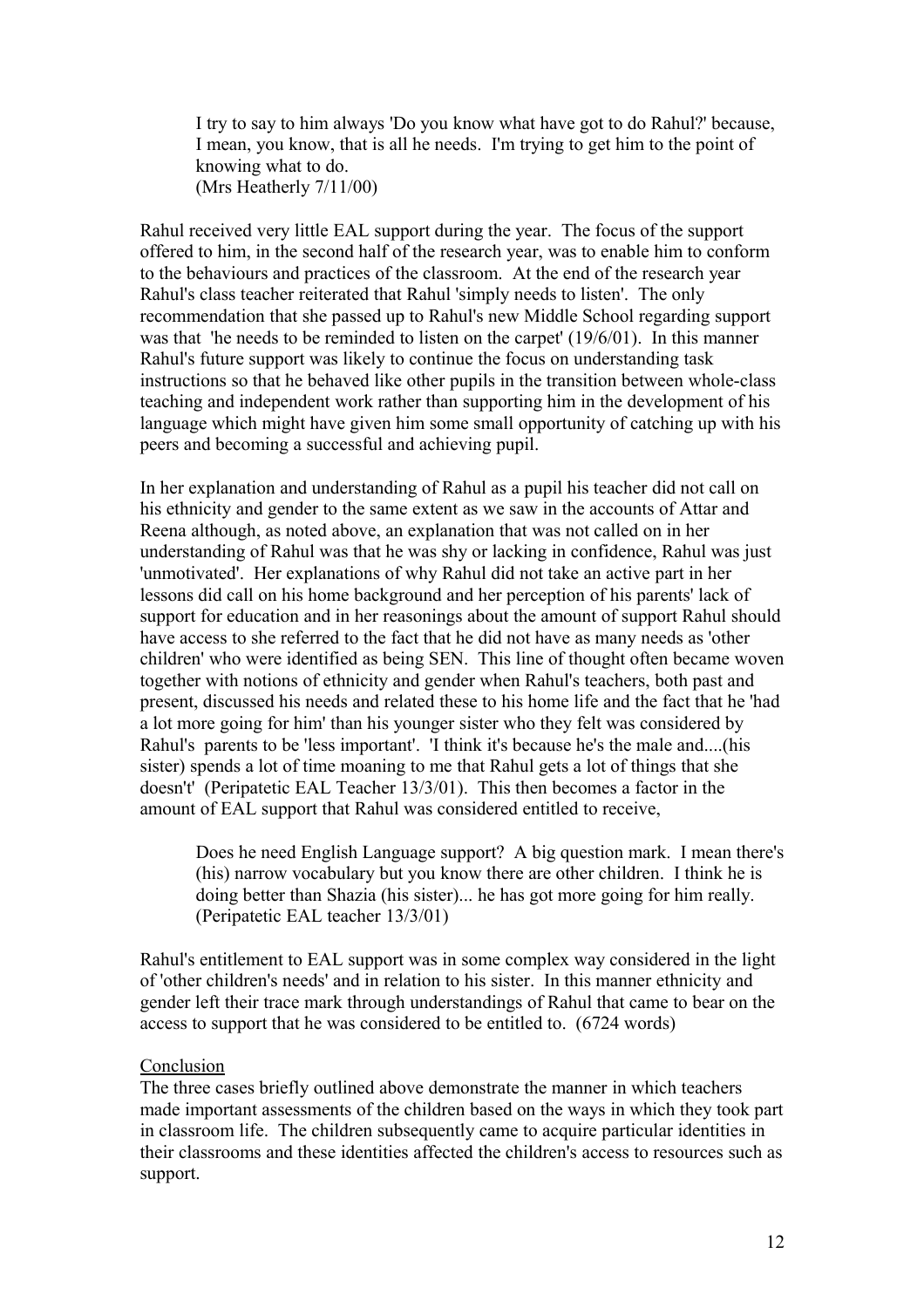The three accounts also demonstrate the manner in which teachers, because of their need to manage their lessons, had to explain their pupils and find meaning within them. The teacher focus in all three cases was on the behaviour of the pupils and the support that the pupils received was always about changing their behaviour so that they presented themselves as 'normal' (assimilated) members of the class. In directing their pupils in this way, the necessary organisation and management of lessons could be maintained, as could the teacher's ability to keep twenty-seven or more children, in a limited (and very public) space, engaged with learning and a sense of competency and professional identity could be maintained. The three case studies indicate how some pupils threaten (or potentially threaten) the accomplishment of lessons and/or their teachers sense of competence and how teachers provided resources to support the children's behaviour not their language. Attar was denied EAL support but placed in two school nurture groups to help him with his behaviour and relationships in school, Reena received EAL support to help her become a more confident member of her classroom and to stop her having a 'wobble' during the school year, support for Rahul was always in terms of making sure he knew what to do when a class task was set and encouraging him to listen so that he would know. Changing behaviour meant that the pupils would either cease to present problems to the management of lessons, or to present a challenge to the image of the inclusive classroom or to threaten the professional identity and competence of the teacher. In this manner the three accounts demonstrate how teachers' needs to manage their lessons prevailed over their pupils' EAL identity, an identity which became invisible in relation to the three pupils during the research year. In this manner the children were all manoeuvred into particular positions in their mainstream classrooms which were strongly assimilationist and normative.

The accounts presented here reveal how vulnerable some pupils' access to appropriate resources is in the early years of the education; vulnerable that is to teachers' ways of knowing and explaining them in relation to their needs to manage their lessons and classrooms. These pupils were also vulnerable as achieving pupils in school (especially Attar and Rahul), left to call more and more on their own (limited) resources inside and outside school in order to be successful learners and participators in their school classrooms. The accounts also reveal the assimilationist pull of contemporary classrooms for such pupils despite policy and practitioner discourses of multiculturalism and diversity. The three pupils were supported to assimilate, to fit in and to be like other pupils rather than supported in their language development and learning.

In adopting an approach that focuses on how the assessment of pupils arises out of classroom practices and relationships, as well as teachers' needs to manage their classrooms, it is possible to begin to see how such practices, relationships, spaces and needs are complicit in the reproduction of educational (and therefore social) inequality, in the achievement and underachievement of particular pupil groups in English mainstream schools. Such an approach refuses to engage in a simple 'teacher racism' explanation for underachievement, ie an explicit teacher lack of regard or respect for particular pupil groups, but shows how unequal (and limiting) positionings can emerge through teachers' professional concern to explain and do the best for their pupils. This offers a way forward in understanding the subtle ways in which social inequality and underachievement become perpetuated in English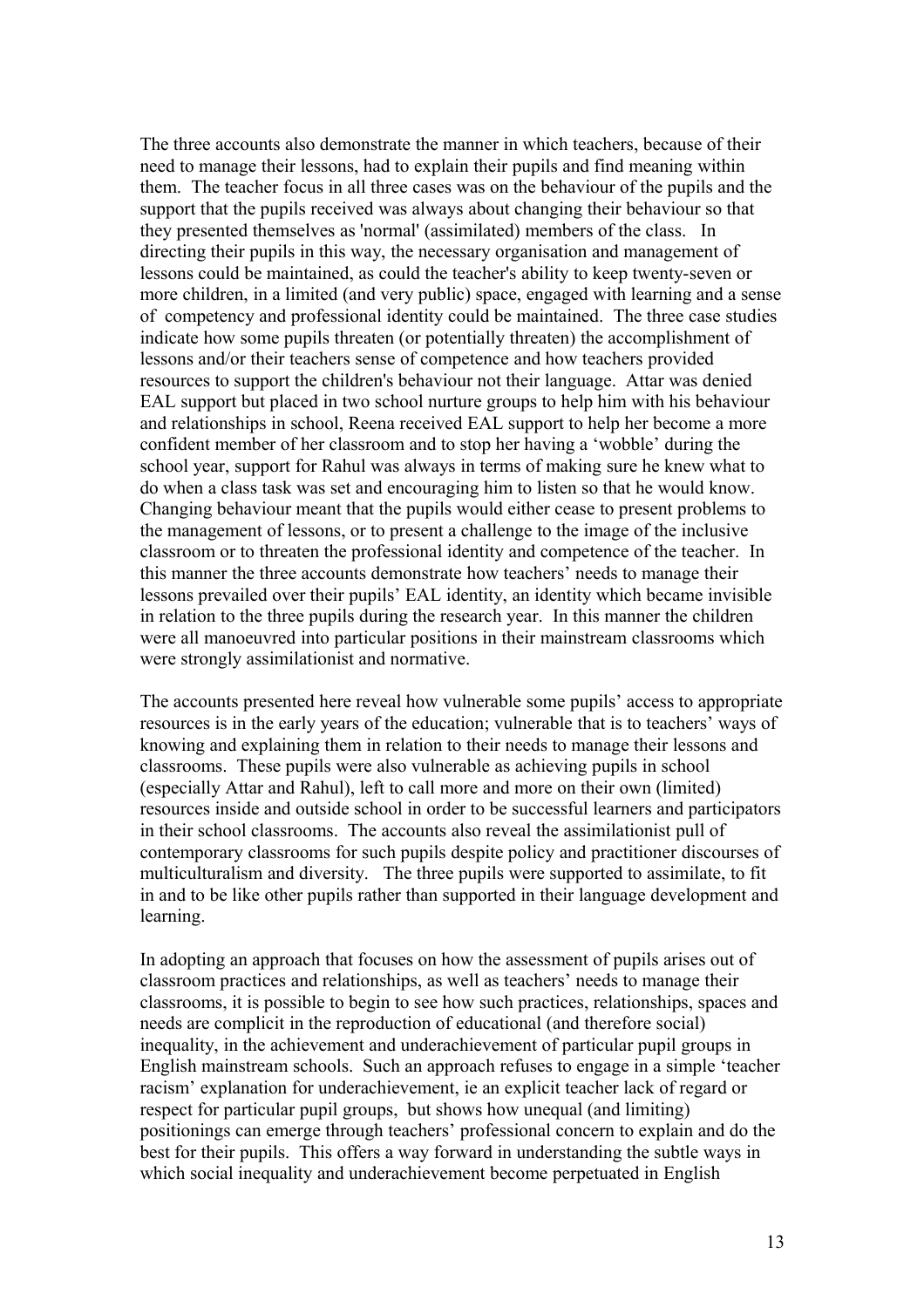mainstream classrooms and focuses attention on the subtle and unexplicated ways in which how teachers come to know, assess and provide for their pupils. This has implications for current debates concerning teacher assessment versus assessment through external tests. These three accounts reveal how teachers' knowing is based on the manner in which pupils interact with them in particular (provided) spaces in the classroom, the dispositions that they ascribe to their pupils and their perceptions of pupils' community, culture, home and gender, not the quality of produced work.

The accounts also reveal the need for better training and professional development for teachers in relation to the language development needs of EAL pupils. With a deeper understanding of language acquisition and development teachers would not need to search for other explanations for their pupils' behaviour, explanations that they currently find in accounts of their pupils' dispositions, homes, communities, their gender and ethnicity.

The data presented here has taken us beyond other research descriptions of South Asian pupils as 'hard working' and 'well behaved', their struggles in school as somehow a result of a 'cognitive deficiency', to a position where we can begin to unpack how particular South Asian pupils become understood and positioned in their classrooms, identified as particular pupils and how their learning needs become subsumed to a need to modify behaviour rather than to develop language. Ethnographic research has until now only demonstrated how African-Caribbean (and nearly always boys) become judged by their behaviour in this manner (eg Wright 1992; Connolly 1998). The case studies show how expectations and assumptions about girlMuslim and boyMuslim behaviours, and responses to these, can be important determinants of the support children receive and how children come to be identified. The accounts have shown how EAL pupils can come to be assessed and how an EAL identity can disappear, how teachers come to assess pupils as not simply as having 'deficient cognitive abilities' but in terms of their dispositions, their ethnicity and their gender and relation to their needs as teachers to teach their classes. The focus falls on pupils' behaviour and notions of what lies within the child (and their home, culture and ethnicity) rather than on language development, it falls on what lies outside the school rather than on its own practices and spaces. In this manner the accounts show us something of the role of assessment in social structuring, in reinforcing and reproducing social inequalities through offering the pupils limited opportunities for developing their language (and thus making them vulnerable as successful learners) and through othering these pupils and their families so that ethnic, gendered accounts of them as children prevail over other possible accounts of them as learners. The three accounts have tentatively explored the spatiality of classrooms and the particular spaces that are made available to pupils in which they are to demonstrate what they know and who they are. The accounts show how, very early in the their school careers, children become positioned within classroom spaces and how this positioning sets them on their way to becoming bright, successful and achieving learners or defiant, unmotivated, unsuccessful ones.

References

Benjamin, S., Nind, M., Hall, K., Collins, J. and Sheehy, K. (2003) 'Moments of Inclusion and Exclusion: Pupils Negotiating Classroom Contexts' in *British Journal of Sociology of Education* 24 (5) pp 547-558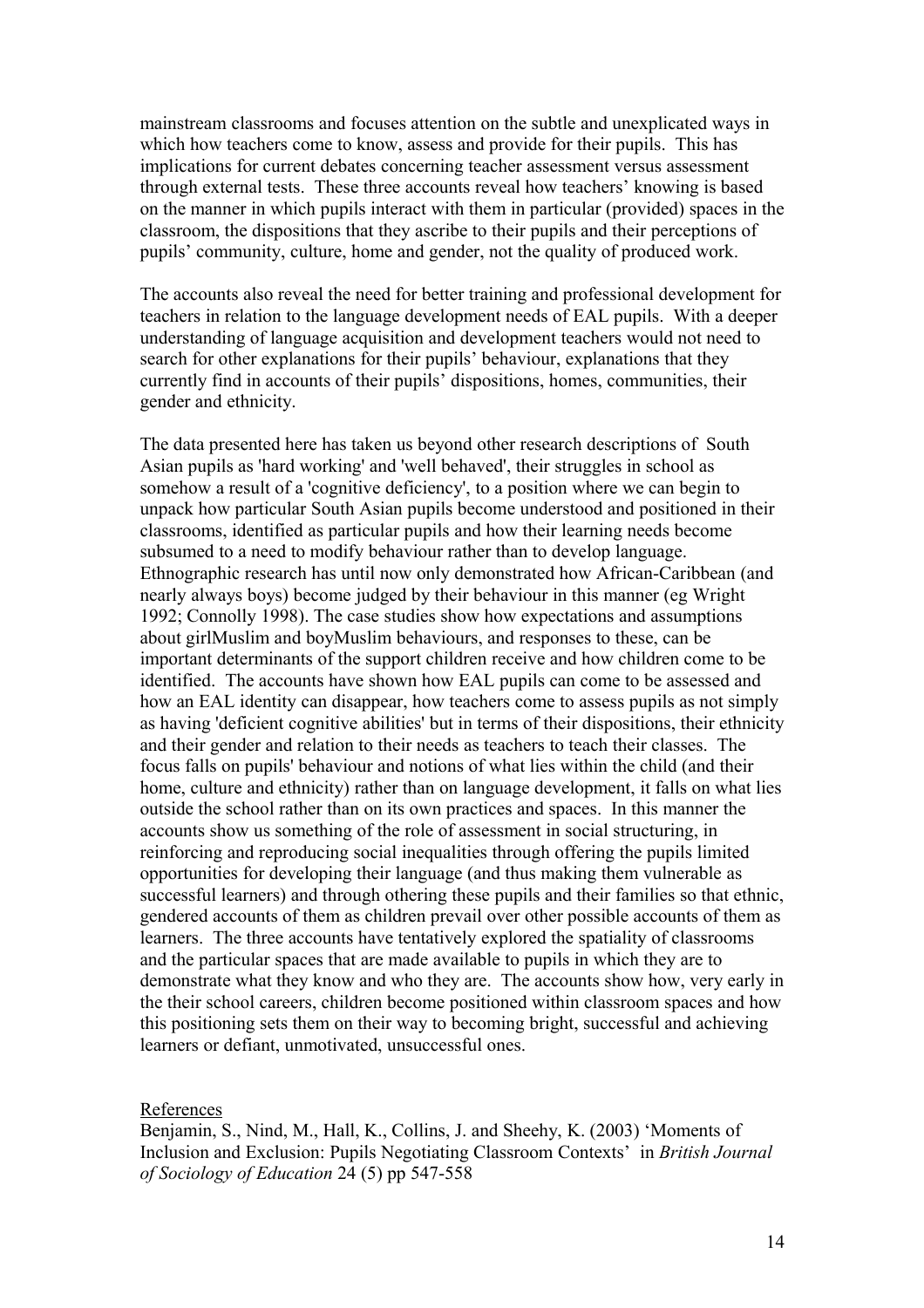Connolly, P. (1998) *Racism, Gender Identities and Young Children: Social Relations in a Multi-Ethnic, Inner City Primary School*. London: Routledge.

Cummins, J. (1984) *Bilingualism and Special Education: Issues in Assessment and Pedagogy* Clevedon: Multilingual Matters

Cummins, J. (1989) *Empowering Minority Students*. Sacramento: California Association for Bilingual Education.

Day, E. M. (2002) *Identity and the Young English Language Learner*. Clevedon: Multilingual Matters

Filer, A. and Pollard, A. (2000) *The Social World of Pupil Assessment: Processes and Contexts of Primary Schooling* London: Continuum.

Filer, A. (2000) (ed) *Assessment: Social Practice and Social Product* London: RoutledgeFalmer

Gardener, S., & Rea-Dickens, P., (2002) *Focus on Language Sampling: A Key Issue in EAL Assessment* NALDIC Occasional Paper 15 Luton: NALDIC

Gillborn, D. (1990) *'Race', Ethnicity and Education: Teaching and Learning in Multi-Ethnic Schools* London: Unwin Hyman

Hall, K.(2002) 'Co-Constructing Subjectivities and Knowledge in a Literacy Class: An Ethnographic-Sociocultural Perspective' *Language and Education* 16 pp. 178-194

Keddie, N. (1971) 'Classroom Knowledge' in (ed) M. F. D. Young *Knowledge and Control: New Directions for the Sociology of Education* London: Collier-Macmillan pp 133-160

Leiter, K. C. W. (1976) 'Ad Hocing in the Schools: A Study of Placement Practices in the Kindergartens of Two Schools' in M. Hammersley and P. Woods (eds) *The Process of Schooling: A Sociological Reader* London: Routledge & Keegan Paul pp116-125

Leung, C. and South, H. (1996) *The Assessment of EAL Pupils: A Discussion Paper for Members* NALDIC Discussion Paper Luton: NALDIC

Mabey, C. (1986) 'Black Pupils' Achievement in Inner London' *Educational Research* 28 (3) pp. 163-173.

Phillips, C. (1979) 'Educational Underachievement and Different Ethnic Groups' *Educational Research* 21 (2) pp. 116-130

Pryor, J., & Torrance, H. (2000) 'Questioning the Three Bears: The Social Construction of Classroom Assessment' in A. Filer (ed) *Assessment: Social Practice and Social Product* London: RoutledgeFalmer